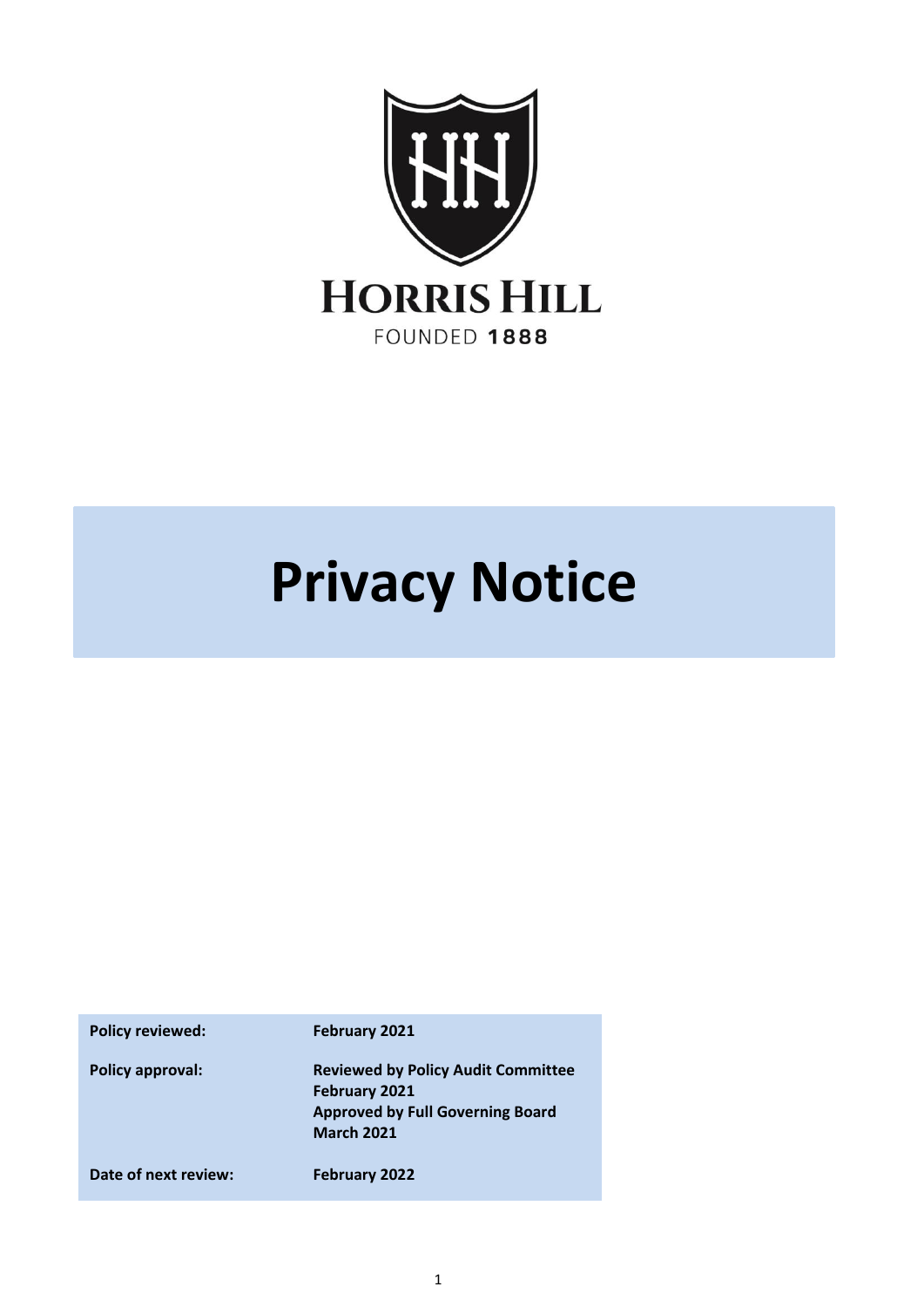

## **Horris Hill School**

### **PRIVACY NOTICE**

#### **WHO WE ARE**

Horris Hill Preparatory School Trust Limited ("the School") is a registered charity (number 307331) and a company limited by guarantee (company number 589055), for which the address and registered office is Horris Hill, Newtown, Newbury, Berkshire RG20 9DJ. The Governors, who are also the trustees of the charity and the directors of the company, are responsible for the overall management and control of the School.

The School is a Data Controller for the purposes of the relevant Data Protection Law and this Privacy Notice is intended to cover all the activities of the School. The School does not have any formally established associated organisations or related activities that are covered by a separate Privacy Notice.

The School takes its responsibilities as a Data Controller seriously and is committed to using the personal data it holds in accordance with the law.

#### **WHAT THIS PRIVACY NOTICE IS FOR**

This Privacy Notice is intended to provide information about how the School will use (or "process") personal data about individuals including prospective, current and past: pupils and their parents, carers or guardians (referred to in this policy as "parents"); staff, governors, suppliers and contractors; donors, friends and supporters; and other individuals connected to or visiting the School.

This information is provided because Data Protection Law gives individuals rights to understand how their data is used. Staff, governors, parents and pupils are all encouraged to read this Privacy Notice and to understand the School's obligations to its entire community. The School also has a Data Protection Policy applicable to its employees and other staff.

This Privacy Notice applies alongside any other information the School may provide about a particular use of personal data, for example when collecting data via an online or paper form.

This Privacy Notice also applies in addition to the School's other relevant terms and conditions and policies, including:

- any contract between the School and its staff or the parents of pupils;
- the School's Taking, Storing and Using Images of Children policy;
- the School's Retention of Records policy;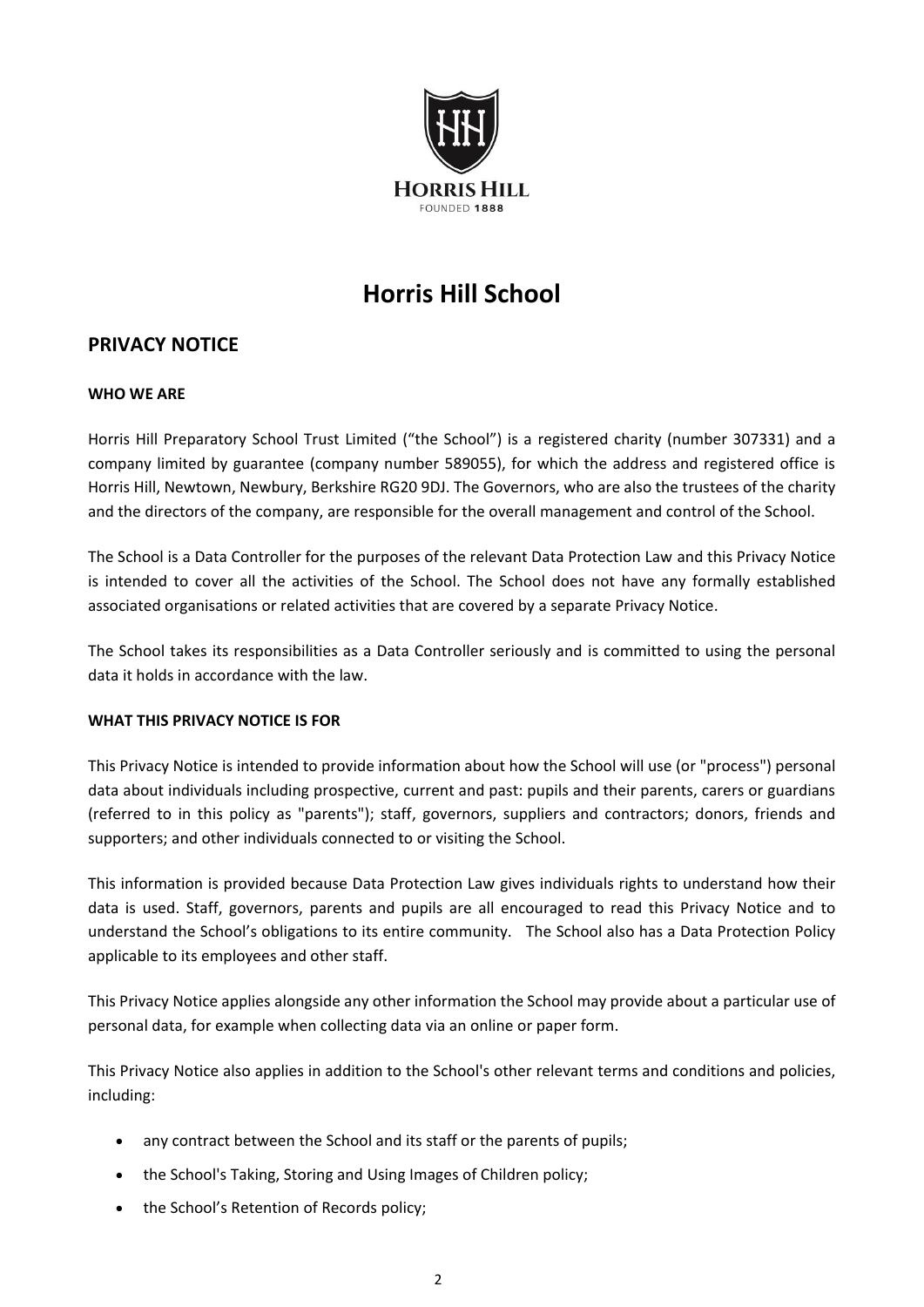- the School's Data Protection Policy;
- the School's safeguarding, pastoral, or health and safety policies, including as to how concerns or incidents are recorded; and
- the School's IT policies, including its Acceptable Use policy, Online Safety policy, Social Media policy and Remote Teaching and Learning Booklet.

Anyone who works for, or acts on behalf of, the School (including staff, volunteers, governors and service providers) will be subject to suitable training and/or policies commensurate with their role.

#### **RESPONSIBILITY FOR DATA PROTECTION**

The School has appointed the Bursar as the Information Privacy Compliance Officer who will deal with all your requests and enquiries concerning the School's uses of your personal data (see section on Your Rights below) and endeavour to ensure that all personal data is processed in compliance with this Privacy Notice and Data Protection Law.

The Bursar can be contacted by writing to the School, or by phone (01635 30323) or by e-mail [\(bursar@horrishill.com\)](mailto:bursar@horrishill.com).

#### **WHY THE SCHOOL NEEDS TO PROCESS PERSONAL DATA**

In order to carry out its ordinary duties to staff, pupils and parents, the School needs to process a wide range of personal data about individuals (including prospective, current and past staff, pupils or parents) as part of its daily operation as an independent boarding and day school for boys aged 4 to 13.

Some of this activity the School will need to carry out in order to fulfil its **legal rights, duties or obligations** – including those under a contract with its staff, or parents of its pupils.

Other uses of personal data will be made in accordance with the School's **legitimate interests**, or the legitimate interests of another, provided that these are not outweighed by the impact on individuals, and provided it does not involve special or sensitive types of data.

The School expects that the following uses will fall within that category of its (or its community's) "**legitimate interests**":

- For the purposes of pupil selection and admissions (to confirm the identity of prospective pupils and their parents), and retain a record if appropriate for the purposes of future applications or openings;
- To provide education to pupils, including the administration of the school curriculum and timetable; monitoring pupils' progress and educational needs; reporting on the same internally and to parents; musical, dramatic and physical education, spiritual development and extra-curricular activities;
- To provide educational support and related services to pupils (and parents) including the maintenance of discipline; provision of library services; administration of sports fixtures and teams plus school trips; provision of the School's ICT system in accordance with the School's ICT policies;
- To provide education and pastoral support to pupils by remote means, for instance by use of Google Classrooms and Zoom.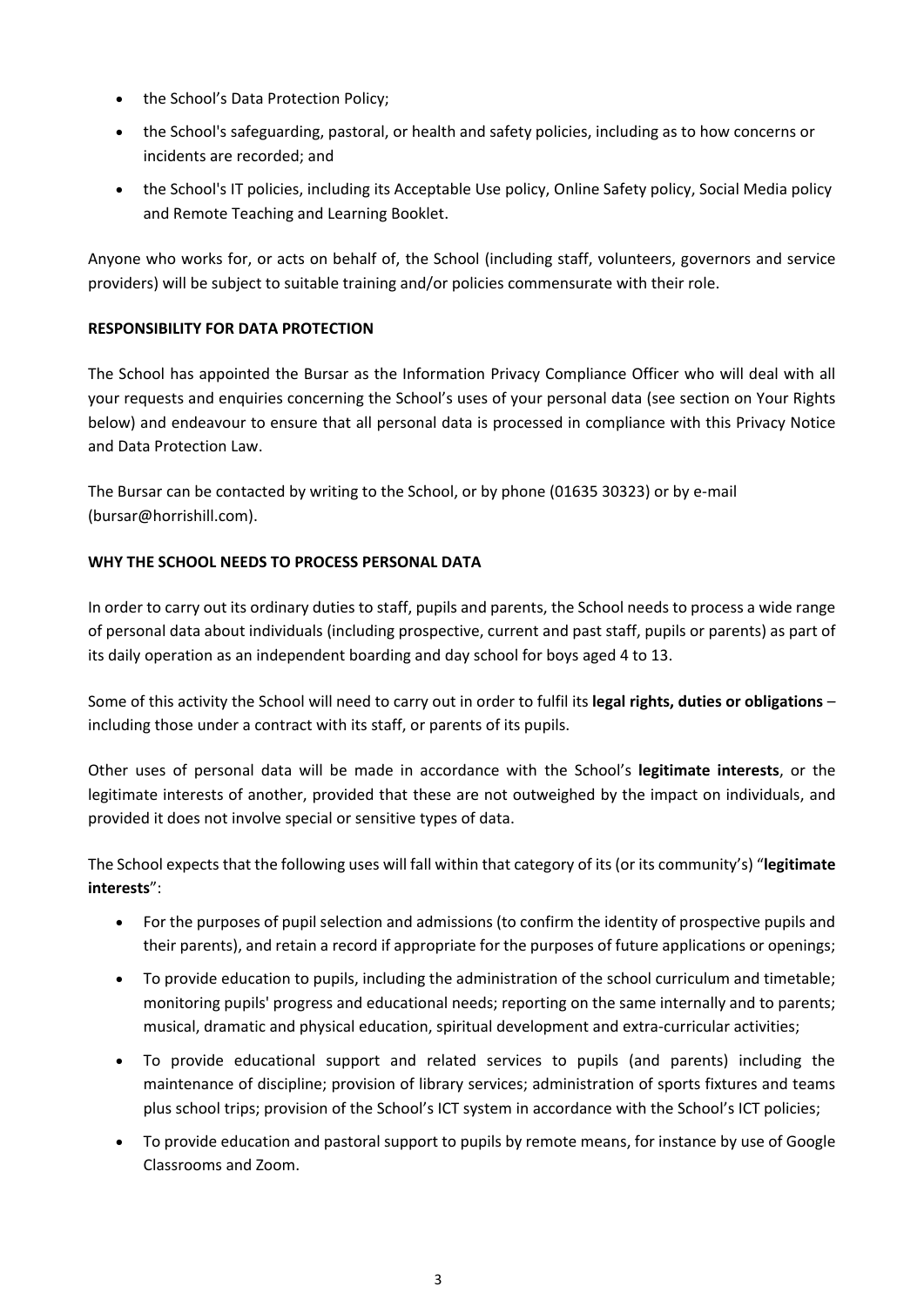- To monitor (as appropriate) use of the School's IT systems in accordance with the School's IT Acceptable Use policy;
- For School staff to safeguard pupils' welfare and provide appropriate pastoral care, welfare and health care services in boarding houses and the Health Centre;
- To enable pupils to take part in national or other assessments, and to publish the results of such assessments or other achievements of pupils of the School;
- To give and receive information and references about past and current pupils, including relating to outstanding fees or payment history, to/from any educational institution that the pupil attended or where it is proposed they attend; and to provide references to potential employers of past pupils;
- Operational management including the compilation of pupil records; the administration of invoices, fees and accounts; the management of the School's property; management planning and forecasting; research and statistical analysis, including that imposed or provided for by law (such as tax, diversity or gender pay gap analysis); implementation of the School's rules and policies for pupils and staff; the maintenance of historic archives and other operational purposes;
- For security and safety purposes;
- For staff administration including the recruitment of staff and engagement of contractors (including compliance with DBS procedures); administration of payroll, pensions and sick leave; review and appraisal of staff performance; conduct of any grievance, capability or disciplinary procedures; the maintenance of appropriate human resources records for current and former staff and providing references;
- To comply with legislation and regulation including the preparation of information for inspections by the Independent Schools Inspectorate, submission of annual census information to each of the Independent Schools Council and Department for Education;
- To enable relevant authorities to monitor the School's performance and to intervene or assist with incidents as appropriate;
- To promote the School through its own website, the prospectus and other publications and communications (including through social media channels);
- To make use of photographic images of pupils in school publications, on the School website and (where appropriate) on the School's social media channels in accordance with the School's Taking, Storing and Using Images of Children policy;
- Maintaining relationships with alumni and the School community, by communicating with the body of current and former pupils and/or their parents and organising events, including direct marketing or fundraising activity;
- For the purposes of donor due diligence, and to confirm the identity of prospective donors and their background and relevant interests;
- To carry out or cooperate with any School or external complaints, disciplinary or investigation process; and
- Where otherwise reasonably necessary for the School's purposes, including to obtain appropriate professional advice and insurance for the School.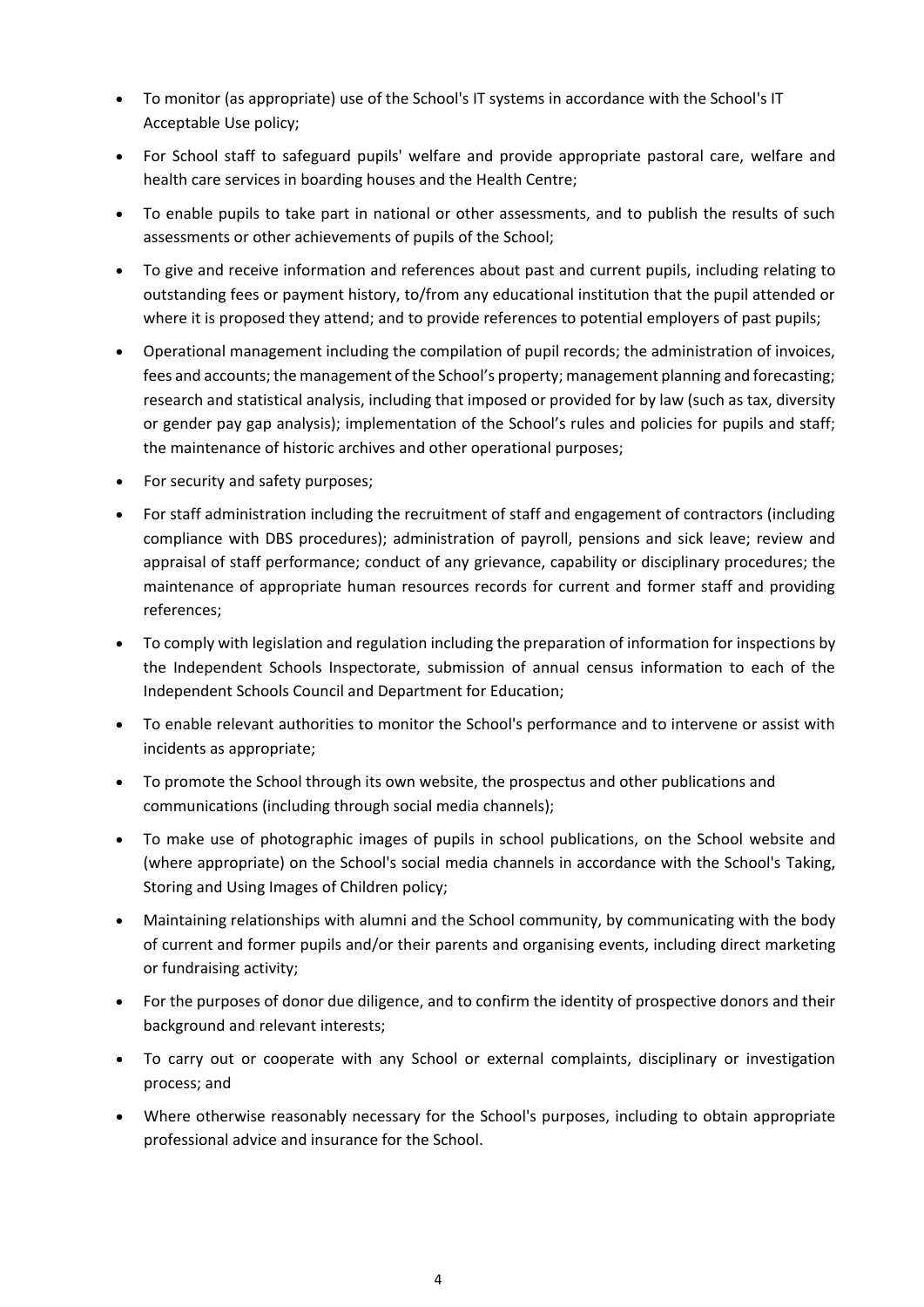In addition, the School will on occasion need to process**special category personal data** (including for example concerning health, ethnicity or religion) or criminal records information (such as when carrying out DBS checks) in accordance with rights or duties imposed on it by law, including as regards safeguarding and employment, or from time to time by explicit consent where required. These reasons will include:

- To safeguard pupils' welfare and provide appropriate pastoral (and where necessary, medical) care, and to take appropriate action in the event of an emergency, incident or accident, including by disclosing details of an individual's medical condition or other relevant information where it is in the individual's interests to do so: for example for medical advice, for social protection, safeguarding, and cooperation with police or social services, for insurance purposes or to caterers or organisers of school trips who need to be made aware of dietary or medical needs;
- To provide medical testing of staff and pupils if required by the Government;
- To provide educational services in the context of any special educational needs of a pupil;
- To provide spiritual education in the context of any religious beliefs;
- In connection with employment of its staff, for example DBS checks, welfare, union membership or pension plans;
- As part of any School or external complaints, disciplinary or investigation process that involves such data, for example if there are SEND, health or safeguarding elements; or
- For legal and regulatory purposes (for example child protection, diversity monitoring and health and safety) and to comply with its legal obligations and duties of care.

#### **TYPES OF PERSONAL DATA PROCESSED BY THE SCHOOL**

The personal data the School processes takes different forms – it may be factual information, expressions of opinion, images or other recorded information which identifies or relates to a living individual. This may include by way of example:

- names, addresses, telephone numbers, e-mail addresses and other contact details;
- family details;
- car details (about those who use our car parking facilities);
- bank details and other financial information and any anti money laundering information we are required to collect by law;
- past, present and prospective pupils' academic, disciplinary, admissions, attendance and other education related records (including information about any special needs), examination scripts and marks;
- education and employment data, including in connection with safeguarding;
- where appropriate, information about individuals' health and welfare, and contact details for their next of kin;
- references given or received by the School about pupils, and relevant information provided by previous educational establishments and/or other professionals or organisations working with pupils;
- correspondence with and concerning staff, pupils and parents past and present;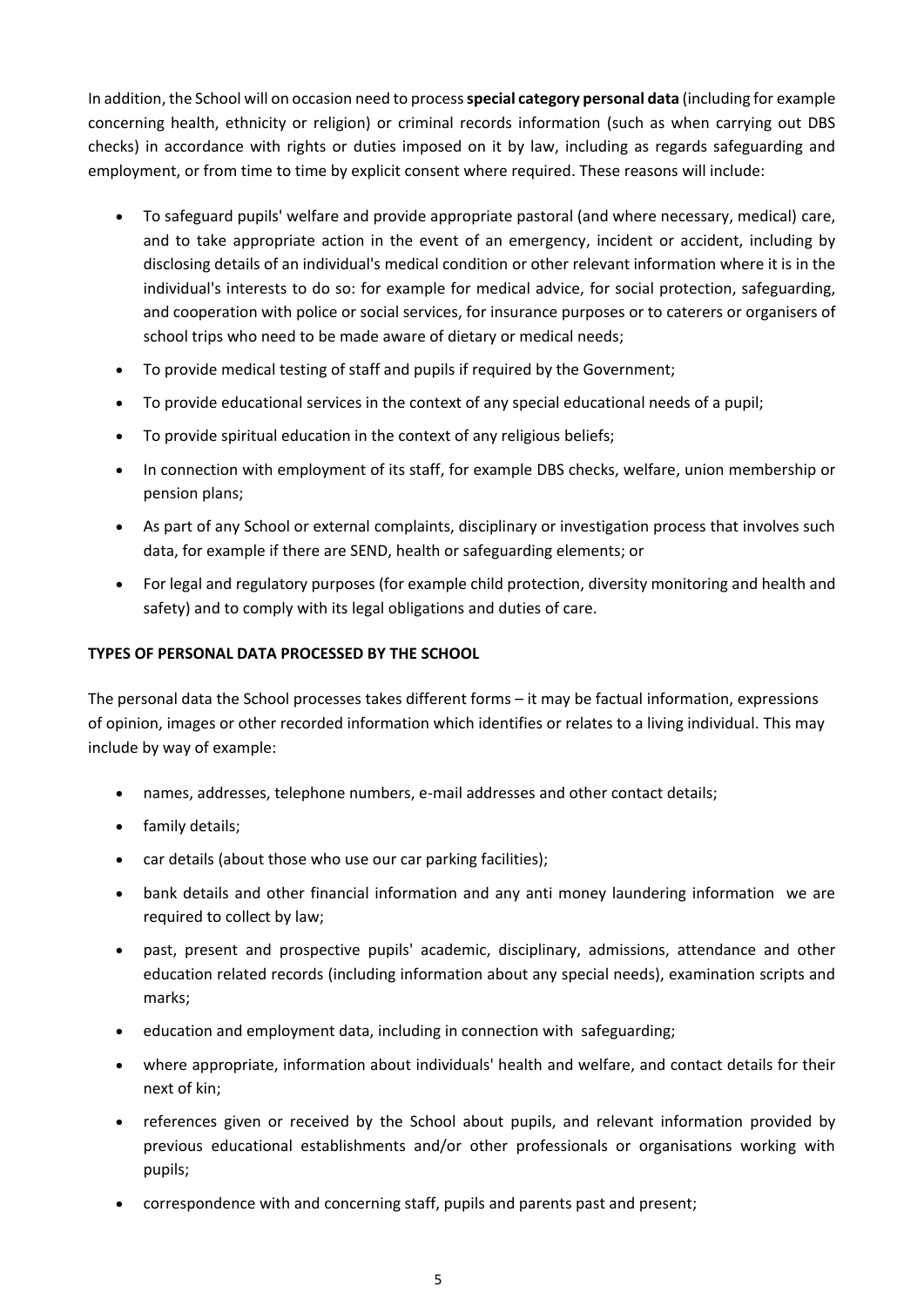- images, audio and video recordings of pupils and staff (and occasionally other individuals) engaging in school activities, including education and support provided by remote means, (in accordance with the School's Taking, Storing and Using Images of Children policy); and
- courses, meetings or events attended.

#### **HOW THE SCHOOL COLLECTS DATA**

Generally, the School receives personal data from the individual directly (including, in the case of pupils, from their parents). This may be via a form, or simply in the ordinary course of interaction or communication (such as email or written assessments).

However in some cases personal data will be supplied by third parties (for example, referees, other schools, the Disclosure and Barring Service, or other professionals or authorities working with that individual); or collected from publicly available resources.

#### **WHO HAS ACCESS TO PERSONAL DATA AND WHO THE SCHOOL SHARES IT WITH**

For the most part, personal data collected by the School will remain within the School. Personal data held by the School is processed by appropriate members of staff for the purposes for which the data was provided and in accordance with access protocols (i.e. on a 'need to know' basis). We take appropriate technical and organisational steps to ensure the security of personal data about individuals, including policies around the use of technology and devices and access to school systems.

Particularly strict rules of access apply in the context of "special category" data, most notably:

- medical records; and
- pastoral or safeguarding files.

The School needs to process medical data to comply with statutory duties and to keep pupils and others safe, but the School will ensure only authorised staff can access information on a need-to-know basis. This may include wider dissemination if needed for school trips or for catering purposes. Express consent will be sought where appropriate. However, a certain amount of any pupil's relevant information will need to be provided to staff more widely in the context of providing the necessary care and education that the pupil requires. This is particularly relevant in the boarding setting that the School provides.

Occasionally, the School – including its governing board - will need to share personal information relating to its community (including special category personal data where appropriate) with third parties, such as:

- medical and professional advisers (e.g. the School's doctor, lawyers, insurers and accountants);
- examination boards;
- Stage 3 complaints panels, which include independent panel members;
- government authorities (e.g. HMRC, Department for Education, Department for Work and Pensions, UK Visas and Immigration, DBS, police or the relevant local authority); and
- appropriate regulatory bodies e.g. the Teaching Regulation Agency, the Independent Schools Inspectorate, the Charity Commission or the Information Commissioner.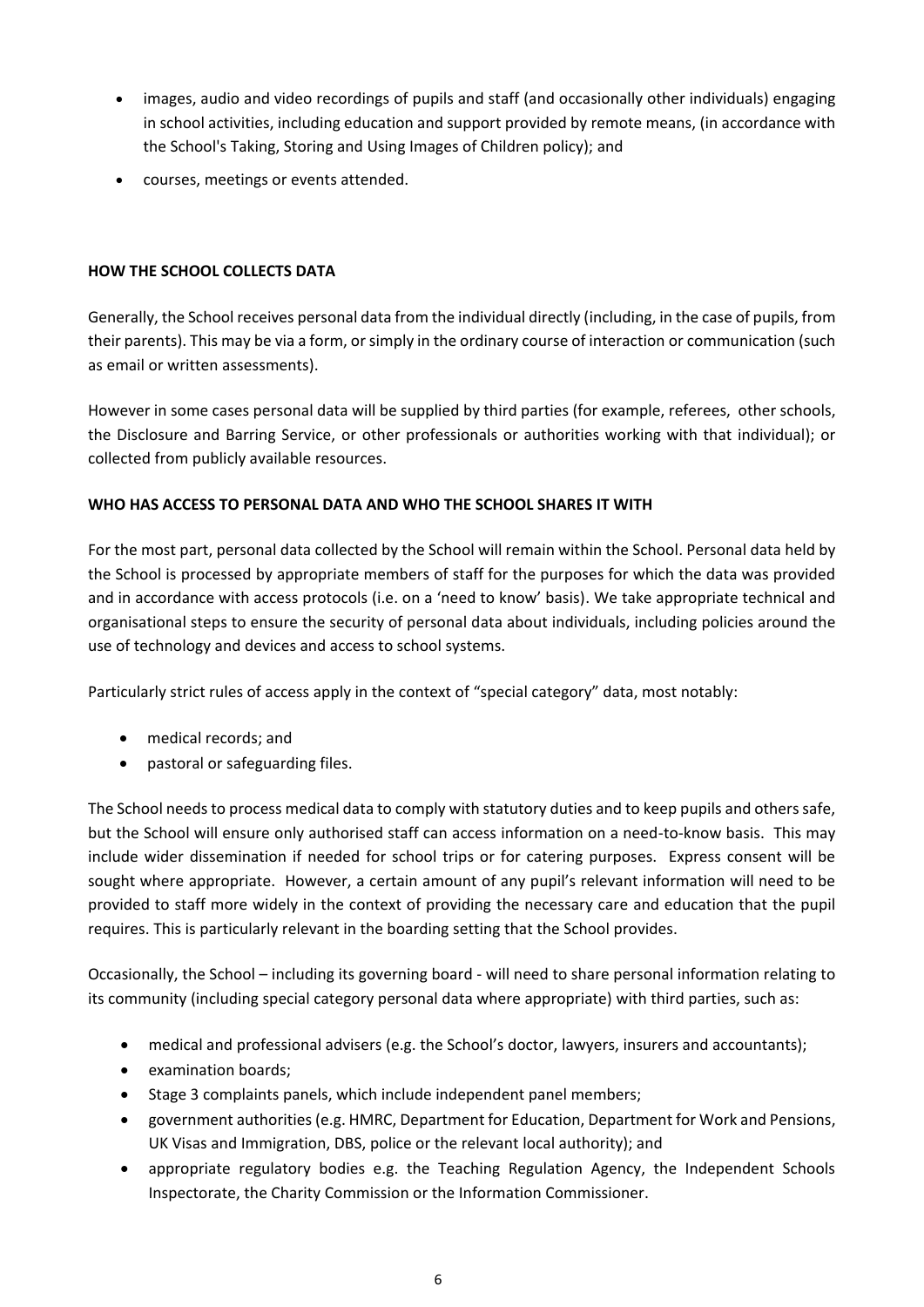Staff, pupils and parents are reminded that the School is under duties imposed by law and statutory guidance (including Keeping Children Safe in Education or KCSIE) to record or report incidents and concerns that arise or are reported to it, in some cases regardless of whether they are proven, if they meet a certain threshold of seriousness in their nature or regularity. This is likely to include file notes on personnel or safeguarding files, low-level concerns records kept about adults, and in some cases referrals to relevant authorities such as the LADO or police. For further information about this, please view the School's Safeguarding Policy.

KCSIE also requires that, whenever a child leaves the school to join another school, his child protection file is promptly provided to the new organisation. The School will retain a copy in accordance with its retention policy for material relating to safeguarding matters.

In accordance with Data Protection Law, some of the School's processing activity is carried out on its behalf by third parties, such as ICT systems, hosted databases, the School website, the staff and parent portals or cloud storage providers. This is subject to contractual assurances that personal data will be kept securely and only processed in accordance with the School's specific directions.

The School only shares personal data about alumni and their parents with individuals and organisations supporting the School's efforts to maintain relationships with alumni and the wider school community. We do not share or sell personal data to other organisations for their own purposes.

#### **HOW LONG WE KEEP PERSONAL DATA**

The School will retain personal data securely and only in line with how long it is necessary to keep for a legitimate and lawful reason. The School has a Retention of Records policy which sets out the time period for which different categories of data are kept. Incident reports and safeguarding files will need to be kept much longer than ordinary staff and pupil information, in accordance with specific legal requirements. The School also reserves the right to retain all pupil files for a longer period in response to other government or sector guidance e.g. in response to the ongoing Independent Inquiry into Child Sexual Abuse.

If you have any specific queries about how our Retention of Records policy is applied, or wish to request that personal data that you no longer believe to be relevant is considered for erasure, please contact the Bursar. However, please bear in mind that the School will often have lawful and necessary reasons to hold on to some personal data even following such request.

A limited and reasonable amount of information will be kept for archiving purposes, for example; and even where you have requested we no longer keep in touch with you, we will need to keep a record of the fact in order to fulfil your wishes (called a "suppression record").

#### **KEEPING IN TOUCH AND SUPPORTING THE SCHOOL**

The School will use the contact details of parents, alumni and other members of the School community to keep them updated about the activities of the School, or alumni and parent events of interest, including by sending updates and newsletters, by email and by post. Unless the relevant individual objects, the School will also:

 Share personal data about parents and/or alumni, though only with individuals and organisations helping to establish and maintain relationships with the School community;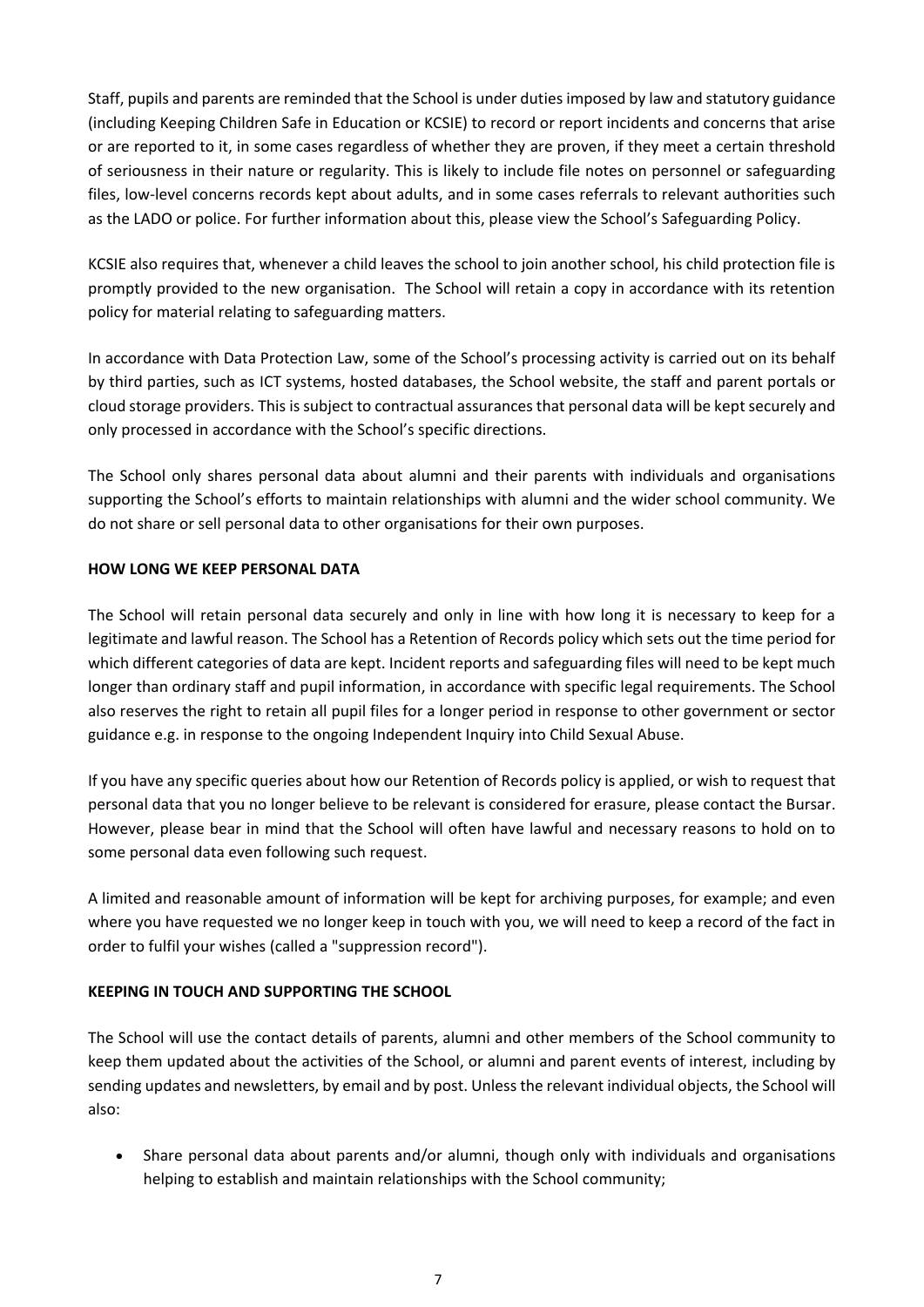- Contact parents and/or alumni (including via the individuals/organisations above) by post and email in order to raise awareness of and raise funds for the School and, where appropriate, other worthy causes;
- Should you wish to limit or object to any such uses, or would like further information about them, please contact the School in writing. You always have the right to withdraw consent, where given, or otherwise object to direct marketing or fundraising. However, the School is nonetheless likely to retain some of your details (not least to ensure that no more communications are sent to that particular address, email or telephone number).

#### **YOUR RIGHTS**

#### Rights of access

Individuals have various rights under Data Protection Law to access and understand their own personal data held and processed by the School, and in some cases ask for it to be erased or amended or to have it transferred elsewhere, or for the School to stop processing it – but subject to certain exemptions and limitations.

Any individual wishing to access or amend their personal data, or wishing it to be transferred to elsewhere, or who has some other objection to how their personal data is used, should put their request in writing to the Bursar.

The School will endeavour to respond to any such written requests as soon as is reasonably practicable and in any event within statutory time-limits (which is generally one month, but actually fulfilling more complex or multiple requests, eg those involving third party information, may take 1-2 months longer).

The School will be better able to respond quickly to smaller, targeted requests for information. If the request for information is manifestly excessive or similar to previous requests, the School may ask you to reconsider, or require a proportionate fee (but only where Data Protection Law allows it).

If you consider that the personal data we hold on you is inaccurate, please let us know. However, the School will not necessarily delete or amend views, opinions, notes or records purely on the request of an individual who disputes the account, although we may keep a record of all parties' viewpoints.

#### Requests that cannot be fulfilled

You should be aware that GDPR rights (including the right of access) is are limited to your own personal data, and certain data is exempt. This will include information which identifies other individuals (and parents need to be aware this may include their own children, in certain limited situations – please see further below), or information which is subject to legal privilege (for example legal advice given to or sought by the School, or documents prepared in connection with a legal action).

The School is also not required to disclose any pupil examination scripts (or other information consisting solely of pupil test answers – although markers' comments may still be disclosable if they constitute pupil personal data), provide examination or other test marks ahead of their ordinary publication date, nor share any confidential reference held by the School that was (or will be) given for the purposes of the education, training, appointment or employment of any individual.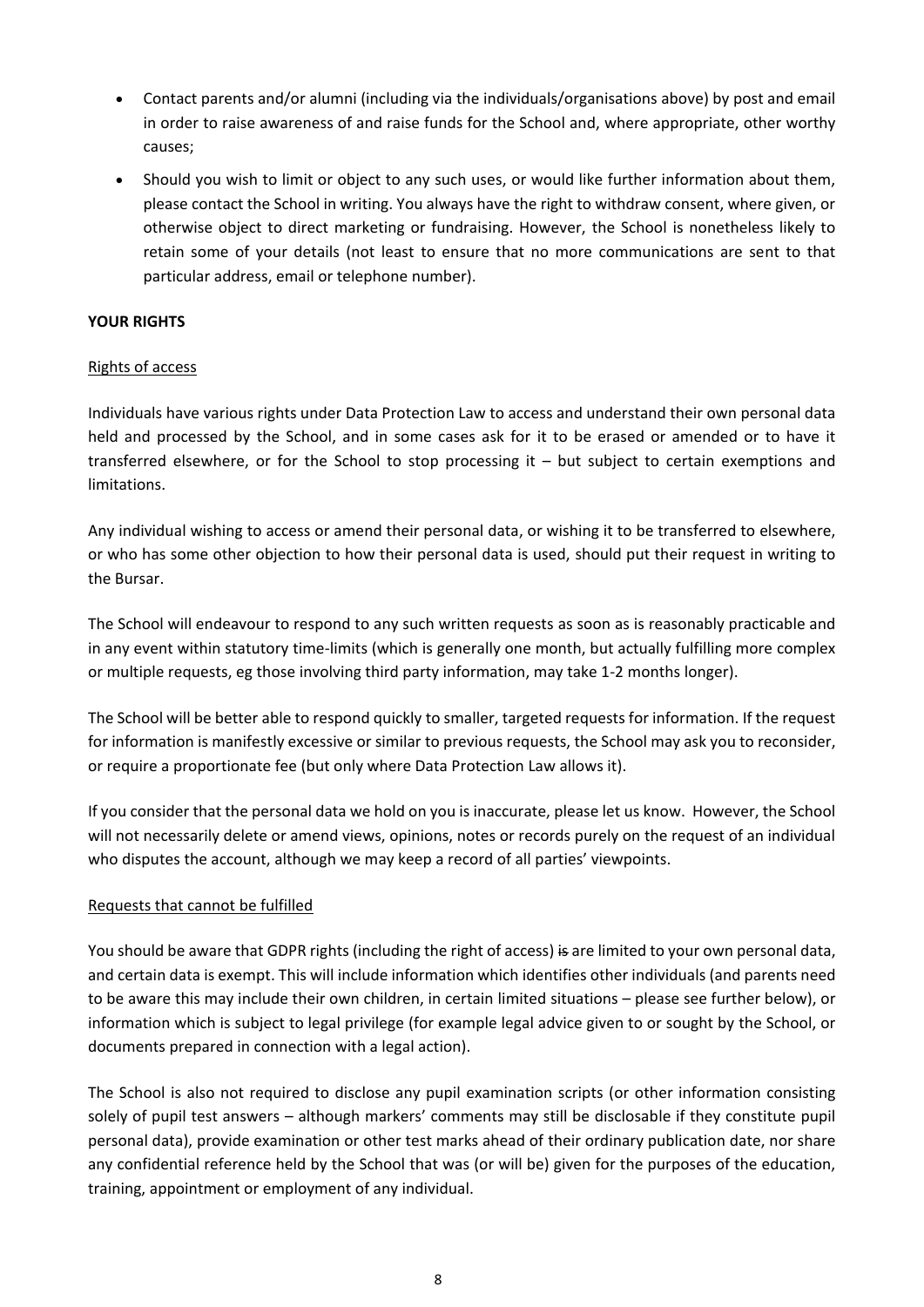You may have heard of the "right to be forgotten". However, we will sometimes have compelling reasons to refuse specific requests to amend, delete or stop processing your (or your child's) personal data: for example, a legal requirement, or where it falls within a proportionate legitimate interest identified in this Privacy Notice. Generally, if the School still considers the processing of the personal data to be reasonably necessary, it is entitled to continue. All such requests will be considered on their own merits.

#### Requests by or on behalf of pupils

Pupils can make subject access requests for their own personal data, provided that, in the reasonable opinion of the School, they have sufficient maturity to understand the request they are making (see section **Whose Rights?** below). A pupil of any age may ask a parent or other representative to make a subject access request on his/her behalf.

Indeed, while a person with parental responsibility will generally be entitled to make a subject access request on behalf of younger pupils, the law still considers the information in question to be the child's. For older pupils, the parent making the request may need to evidence their child's authority for the specific request. Requests not considered in the child's best interests may sometimes be refused.

Pupils in Year 8 at the School are generally assumed to have this level of maturity, although this will depend on both the child and the personal data requested, including any relevant circumstances at home. Younger children may however be sufficiently mature to have a say in this decision, depending on the child and the circumstances.

#### Parental requests

It should be clearly understood that the rules on subject access are not the sole basis on which information requests are handled. Parents may not have a statutory right to information, but they and others will often have a legitimate interest or expectation in receiving certain information about pupils without their consent. The School may consider there are lawful grounds for sharing with or without reference to that pupil.

Parents will in general receive educational and pastoral updates about their children, in accordance with the Parent Contract. Where parents are separated, the School will in most cases aim to provide the same information to each person with parental responsibility, but may need to factor in all the circumstances.

All information requests from, on behalf of, or concerning pupils – whether made under subject access or simply as an incidental request – will therefore be considered on a case by case basis.

#### Consent

Where the School is relying on consent as a means to process personal data, any person may withdraw this consent at any time (subject to similar age considerations as above). Examples where we may rely on consent are: certain types of uses of images and certain types of fundraising activity. Please be aware however that the School may not be relying on consent but have another lawful reason to process the personal data in question even without your consent.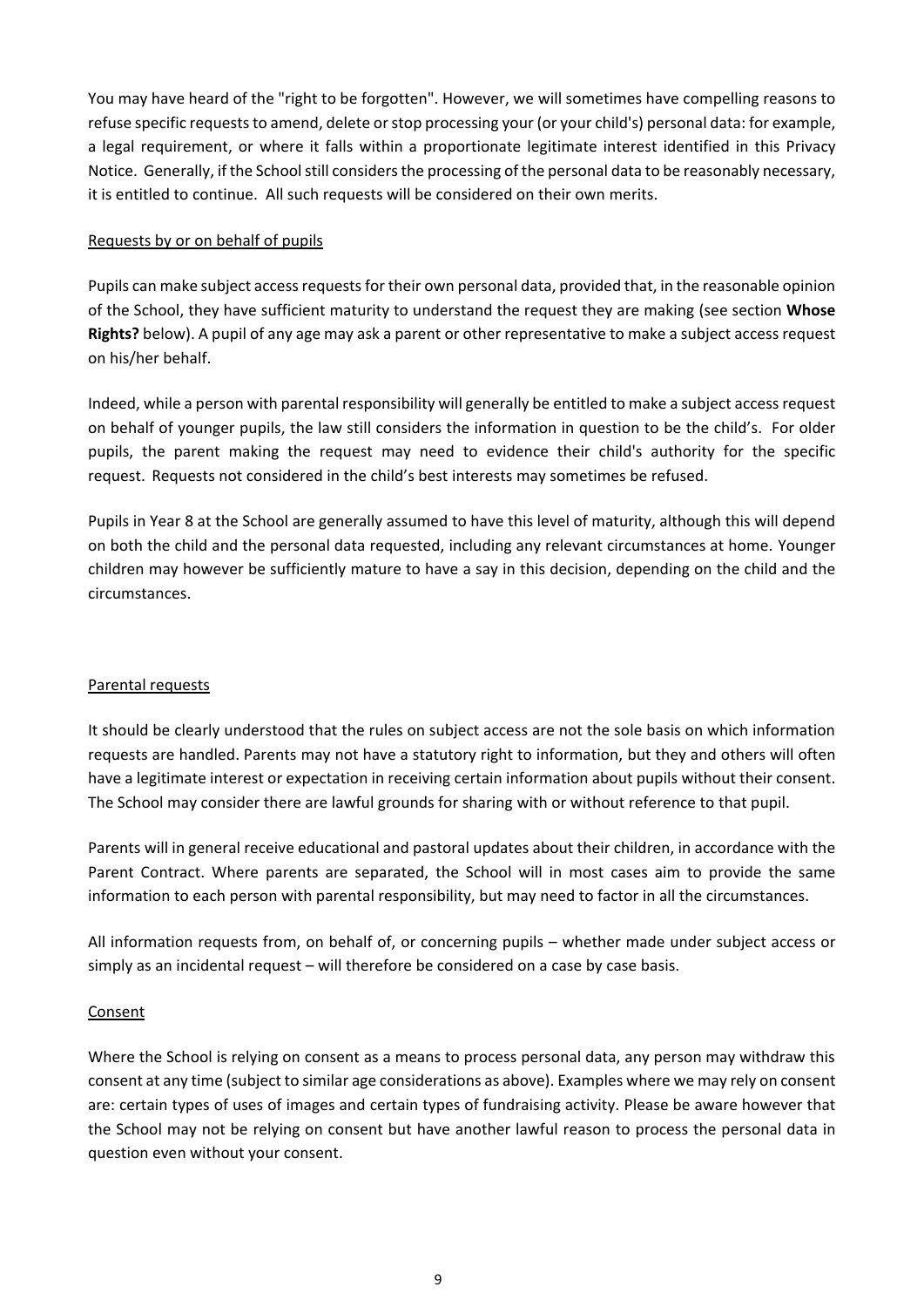That reason will usually have been asserted under this Privacy Notice, or may otherwise exist under some form of contract or agreement with the individual (e.g. an employment or parent contract, or because a purchase of goods, services or membership of an organisation such as an alumni or parents' association has been requested).

#### Whose rights?

The rights under Data Protection Law belong to the individual to whom the data relates. However, the School will often rely on parental authority or notice for the necessary ways it processes personal data relating to pupils – for example, under the Parent Contract, or via a form. Parents and pupils should be aware that this is not necessarily the same as the School relying on strict consent (see section on Consent above).

Where consent is required, it may in some cases be necessary or appropriate – given the nature of the processing in question, and the pupil's age and understanding – to seek the pupil's consent, either alongside or in place of parental consent. Parents should be aware that in such situations they may not be consulted, depending on the interests of the child, the parents' rights at law or under their contract, and all the circumstances.

In general, the School will assume that pupils' consent is not required for ordinary disclosure of their personal data to their parents, e.g. for the purposes of keeping parents informed about the pupil's activities, progress and behaviour, and in the interests of the pupil's welfare. That is unless, in the School's opinion, there is a good reason to do otherwise.

However, where a pupil seeks to raise concerns confidentially with a member of staff and expressly withholds their agreement to their personal data being disclosed to their parents, the School may be under an obligation to maintain confidentiality unless, in the School's opinion, there is a good reason to do otherwise; for example where the School believes disclosure will be in the best interests of the pupil or other pupils, or if required by law.

Pupils are required to respect the personal data and privacy of others, and to comply with the School's policies and rules. Staff are under professional duties to do the same, as covered under the relevant staff policies.

#### **DATA ACCURACY AND SECURITY**

The School will endeavour to ensure that all personal data held in relation to an individual is as up to date and accurate as possible. Individuals must notify the School of any significant changes to important information, such as contact details, held about them.

An individual has the right to request that any out-of-date, irrelevant or inaccurate or information about them is erased or corrected (subject to certain exemptions and limitations under Data Protection Law): please see above for details of why the School may need to process your data, or who you may contact if you disagree.

The School will take appropriate technical and organisational steps to ensure the security of personal data about individuals, including policies around use of technology and devices and access to school systems. All